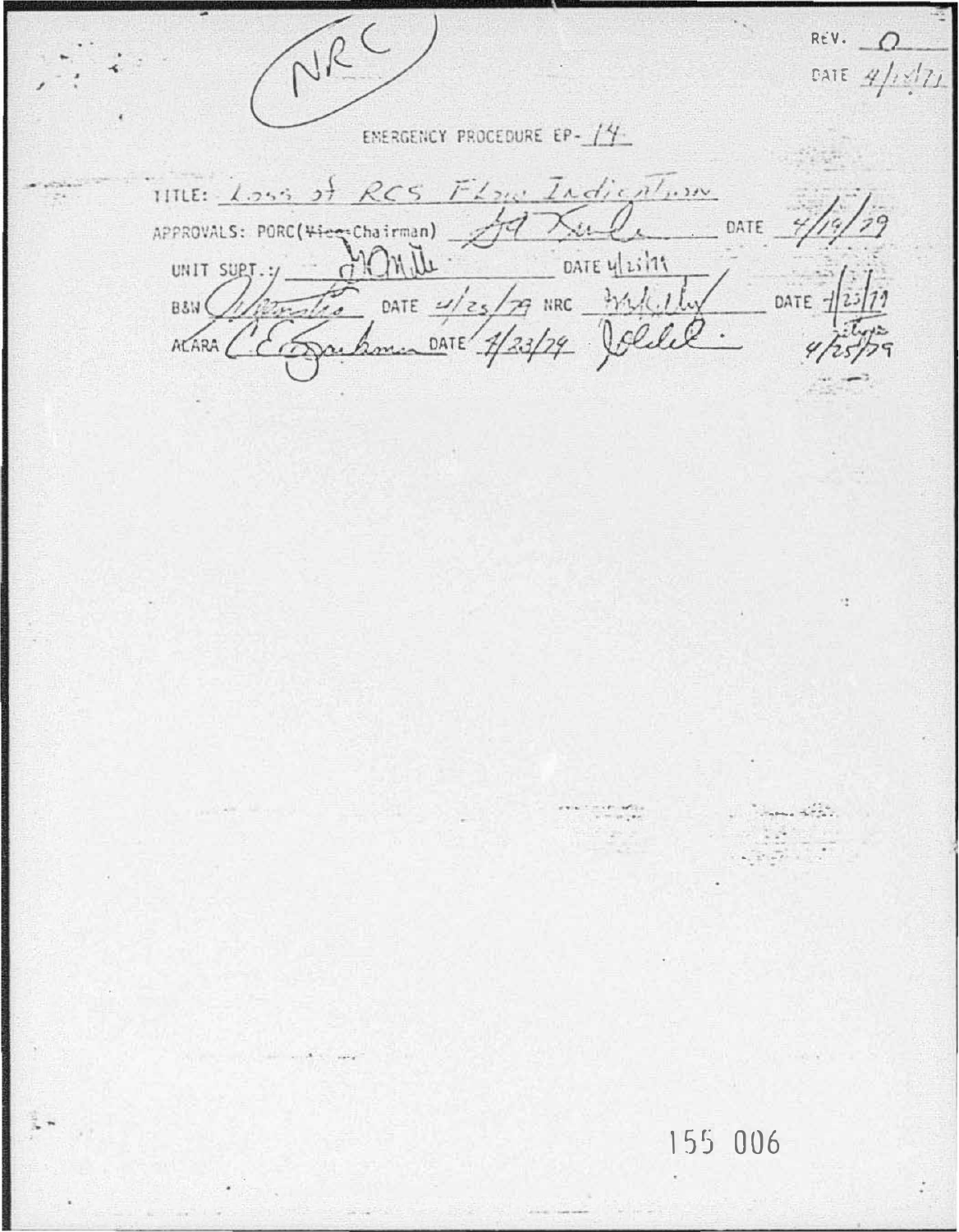## FP-14 Loss of RCS How Indication

Purpose -

The purpose of this procedure is to provide a method of determining that a loss of indication has occured (and not a loss of RC pumps), and to provide alternate means of verifying sufficient RCS flow.

The Service

## 1.0 Symptoms

- 1.1 Loss of RCS Total Flow indication
- 1.2 toss of RCS "A" loop and/or "B" loop indication
- 2.0 Impediate ACtions
	- 2.1 Automatic Actions

 $none$ 

- 2.2 Manual Actions
	- 2.2.1 Verify loss of indication is due to an instrumentation failure:
		- a. Verify running RCP current has not changed from recent indications ( $\sim$  600 amps).
		- b. Verify that the following RCS temperatures continue to indicate sufficient RCS flow:
			- RTD temperatures  $(T_h, T_c)$  remain stable  $1.$  $(i.e., no increase in  $\Delta T$ ).$
			- 2. Incore thermocouples remain stable and indicate sufficient cooling.
	- 2.2.2 If indications are that the running RCP is not operating properly and is not providing adequate core flow, trip RCP and the state of the state of the state of the state of the state of the state of the state of the state of the state of the state of the state of the state of the state of the state of the state of the state of the state and shift to EP-32, Loss of Operating RCP.

## 3.0 Long Term Actions

- 3.1 Adjust RCS operable RTD computer points to alarm at 5<sup>0</sup>F above their current readings.
- 3.2 Continue operating without RCS flow indication as long as the pump current and system temperature can be frequently monitored and their indication can be considered valid. If flow cannot be , trip RCP and Shift to EP-32. maintaired